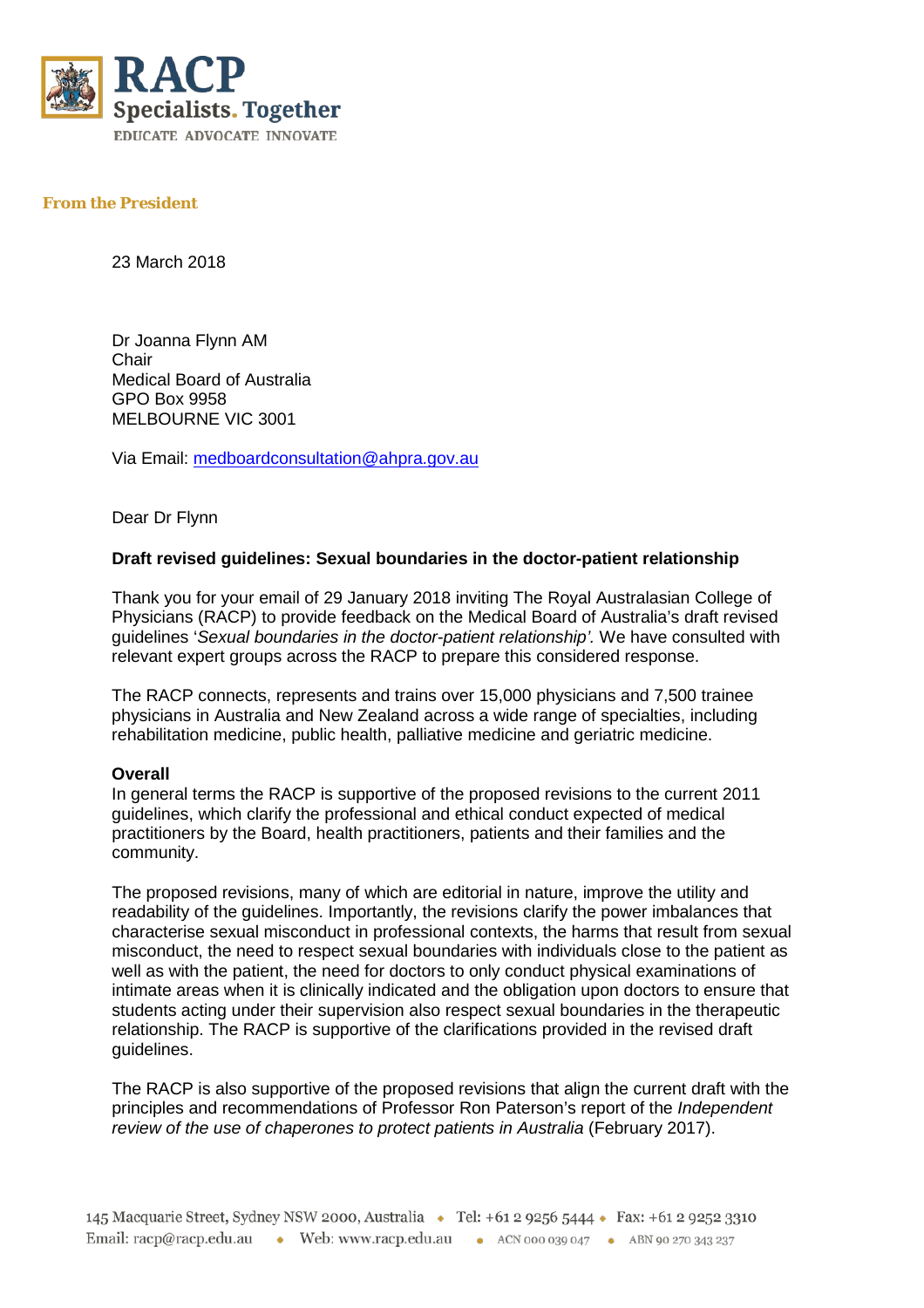## **Three comments**

We have three specific concerns with the new revised guidelines for your consideration:

- 1) an omission from the guidelines that is relevant to the matter;
- 2) concerns regarding a statement about asking a patient about their sexual history or preferences; and
- 3) use of the phrase "sexualised behaviour" (for example, page 3, Section 3).

Our first concern is there is no mention of the patients with limited decision-making capacity or the vulnerable patient (not necessarily the same). This area needs to be given more attention in the guidelines. For example, there could be provision to have a next of kin, carer, guardian or potentially the practice nurse present when consent is being sought from an individual for a physical examination of intimate areas. If the patient consents, the patient can then say if they would like their next of kin/ guardian or carer to stay in the room. If they do not want another person in the room, then their wishes should be respected unless the doctor considers there is a risk the patient may forget the circumstances during the examination, in which case a practice nurse could be present if the other options are decided against.

The second concern relates to a statement on page 3, Section 3 'Breaches of sexual boundaries' (spectrum of behaviours) of the revised guidelines ("asking a patient about their sexual history or preferences, when these are not relevant to the patient's clinical issue"). Our concerns here are:

- That the current wording may discourage clinicians from undertaking screening for sexual health conditions which would be beneficial to the patient's overall health. It is possible to contextualise questions about a patient's sexual history, for example, by introducing the issue as an important part of health screening and asking consent from the patient to proceed.
- The term "clinical issue" is too narrow (fourth dot point). We suggest this term be replaced with the phrase "overall health care including opportunities for preventative activities and screening".

Importantly, the statement is not consistent with The Royal Australian College of General Practitioners, *Guidelines for preventive activities in general practice* (9th edn., 2016), section 6.2 Sexually Transmissible Infections which states:

*Many patients and doctors feel uncomfortable discussing sexual histories even when indicated or the patient is requesting STI testing. Taking a sexual history is an important part of the assessment and management of STIs, and it should not be a barrier to offering STI testing*.

The RACP's third concern is about use of the phrase "sexualised behaviour" (for example, page 3, Section 3). The term is described in the section but a definition is not included in the definitions section (page 6), where other key terms are defined such as 'sexual harassment'. The previous guidelines (2011) used the term to describe the behaviour of patients, and given the term 'sexualised behaviour' is often used to refer to behaviours exhibited by young children who have been victims of inappropriate sexual behavior, we suggest the Medical Board of Australia not use this term to describe the behaviour of doctors.

On an editorial note, the MBA has used the phrase 'intimate examination' as well as the term physical examination throughout the guidelines. It is RACP's suggestion that a 'physical examination of intimate areas' is a preferable term to 'intimate examination'.